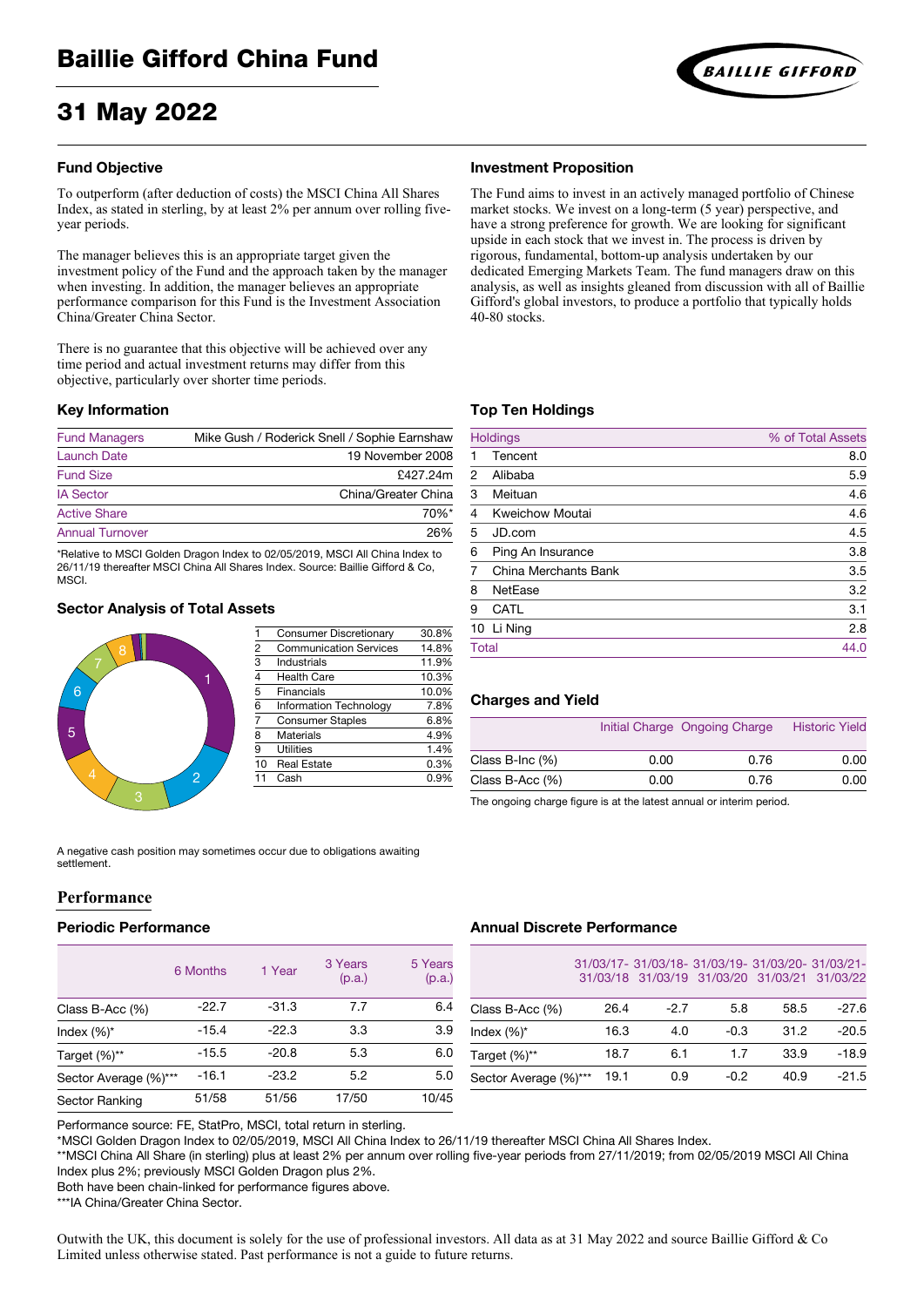## **Additional Fund Information**

The Fund is a sub-fund of the Baillie Gifford Overseas Growth Funds ICVC (Investment Company with Variable Capital) which is an umbrella Open-Ended Investment Company. Its Authorised Corporate Director ('ACD') is Baillie Gifford & Co Limited.

The yields quoted are historic yields based on distributions paid by the Fund in the previous 12 months as a percentage of the mid-market share price, as at the date shown. Investors may be subject to tax on their distributions. The disruption caused by the Coronavirus to global economies, markets and companies could reduce the distributions paid by the Fund in the future.

The ongoing charge figure may vary from year to year and will exclude the costs of buying and selling assets for the Fund (unless these assets are shares of another fund). Further explanation of all the charges and costs relating to this Fund can be found in the Enhanced Disclosure of Fund Charges and Costs document which is available through our website[, bailliegifford.com.](https://www.bailliegifford.com/) 

Active Share is a measure of how actively managed a Fund is and is calculated by taking 100 minus the % of the Fund that overlaps with the comparative index. An active share of 100 indicates no overlap with the comparative index and an active share of zero indicates a portfolio that tracks the comparative index. We have chosen to show Active Share against the MSCI China All Shares Index.

Turnover is calculated by taking the smaller figure of either total purchases or total sales for the month and dividing it by an average market value. The Annual Turnover is then calculated as the sum of the monthly turnover figures for the 12 month period.

All figures are rounded, so any totals may not sum.

## **Further Information**

Any comments expressed in this factsheet should not be taken as a recommendation or advice.

 **This factsheet does not provide you with all the facts that you need to make an informed decision about investing in the Fund. You need to read the associated Key Investor Information Document and Supplementary Information Document and decide whether to contact an authorised intermediary.**

This factsheet has been issued and approved by Baillie Gifford & Co Limited (Financial Services Register 119179), which is wholly owned by Baillie Gifford & Co (Financial Services Register 142597), both of which are authorised and regulated by the Financial Conduct Authority of 12 Endeavour Square, Stratford, London, E20 1JN. Baillie Gifford Overseas Limited is wholly owned by Baillie Gifford & Co. Baillie Gifford Overseas Limited provides investment management and advisory services to non-UK clients. Both are authorised and regulated by the Financial Conduct Authority.

## **Target Market**

This Fund is suitable for all investors seeking a Fund that aims to deliver capital growth over a long-term investment horizon. The investor should be prepared to bear losses. This Fund is compatible for mass market distribution. This Fund may not be suitable for investors who are concerned about short-term volatility and performance, seeking a regular source of income and investing for less than five years. This Fund does not offer capital protection.

#### **Risk Warnings**

Investment markets can go down as well as up and market conditions can change rapidly. The value of an investment in the Fund, and any income from it, can fall as well as rise and investors may not get back the amount invested.

The specific risks associated with the Fund include:

- Custody of assets, particularly in emerging markets, involves a risk of loss if a custodian becomes insolvent or breaches duties of care.
- The Fund's exposure to a single market may increase share price movements.
- The fund invests primarily in the shares of, or depositary receipts representing the shares of, Chinese companies where difficulties with trading, liquidity, regulation and taxation could arise, resulting in a negative impact on the value of your investment.
- The Fund has exposure to foreign currencies and changes in the rates of exchange will cause the value of any investment, and income from it, to fall as well as rise and you may not get back the amount invested.
- The Fund's share price can be volatile due to movements in the prices of the underlying holdings and the basis on which the Fund is priced.

Further details of the risks associated with investing in the Fund can be found in the Key Investor Information Document or the Prospectus, copies of which are available at bailliegifford.com.

## **Legal Notices**

Source: MSCI. MSCI makes no express or implied warranties or representations and shall have no liability whatsoever with respect to any MSCI data contained herein. The MSCI data may not be further redistributed or used as a basis for other indexes or any securities or financial products. This report is not approved, endorsed, reviewed or produced by MSCI. None of the MSCI data is intended to constitute investment advice or a recommendation to make (or refrain from making) any kind of investment decision and may not be relied on as such.

# **Contact Us**

For further information about the Fund or Baillie Gifford's range of OEICs, please contact us at the below address, call our Client Relations Team on 0800 917 2113 or 0131 275 3499 (your call may be recorded for training or monitoring purposes), visit our website at bailliegifford.com or emai[l trustenquiries@bailliegifford.com.](mailto:trustenquiries@bailliegifford.com)



This Fund is rated by Rayner Spencer Mills Research, for more information go to: rsmr.co.uk\*.

\*This rating is designed for use by professional advisers and intermediaries as part of their advice process. This rating is not a recommendation to buy. If you need further information or are in doubt then you should consult a professional adviser.